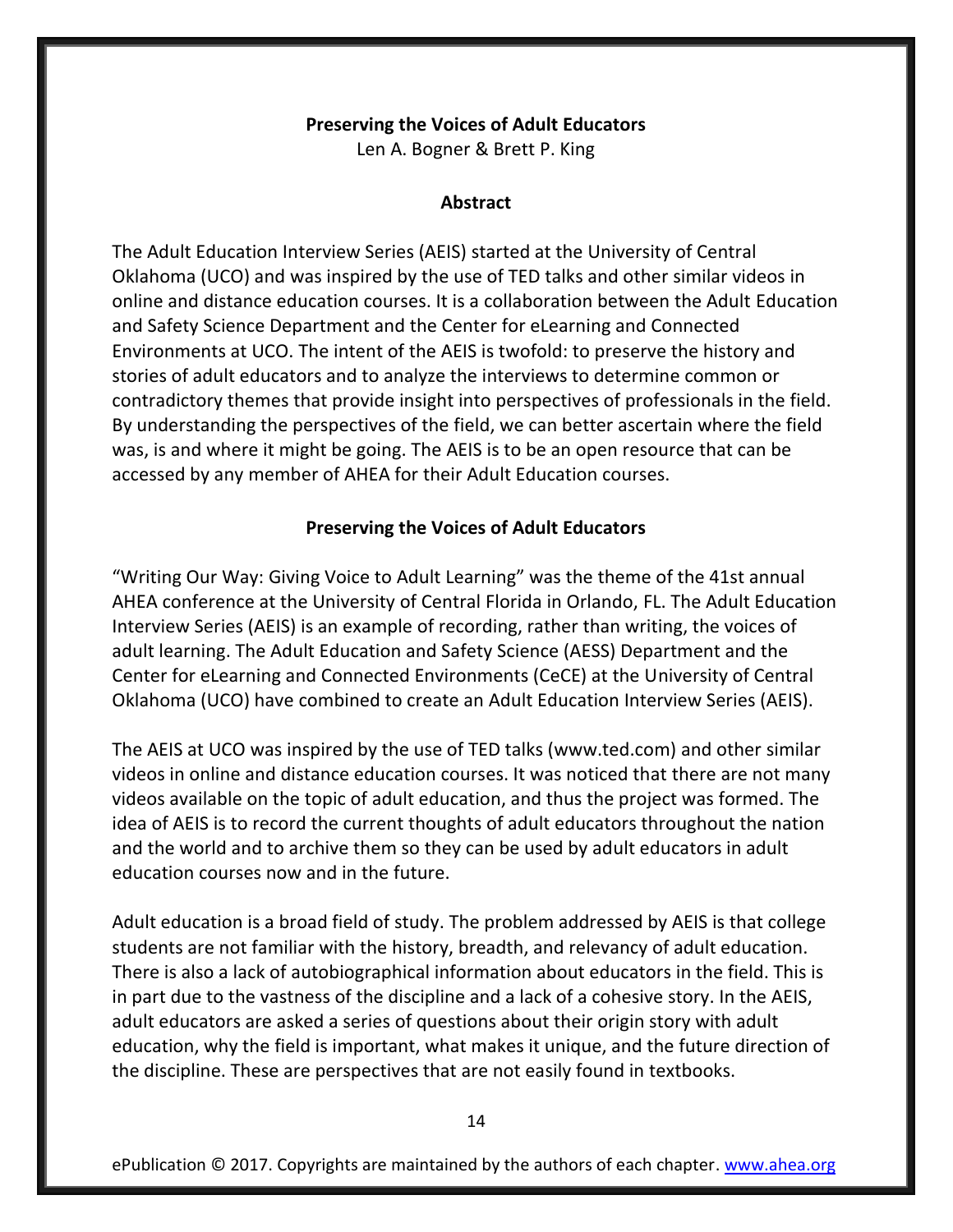## *Purpose of the Project*

The purpose of AEIS is to capture the knowledge and experiences of prominent educators who are, and who have been, a part of the adult education field. It also seeks to enhance teaching and learning by providing video content, which helps learners contextualize the field of adult education. The AEIS is to be an open resource that can be accessed by any member of AHEA for their adult education courses. The project/research began at the Research to Practice (R2P) Conference in Norman, OK in 2015 and continues today.

# *Relevant Literature*

Dr. Gretchen Bersch produces a similar project to the AEIS entitled *Conversations on Lifelong Learning: A Series of Conversations*. She solicited interviews with leaders in the field of adult and continuing education. They shared thoughts about their career, philosophies and theories, previous work, and the future. The purpose of her project is to create video interviews with scholars in the field. Dr. Bersch has interviewed more than 50 scholars. She never published any research about the interviews. The entire collection of interviews is available to check out at many public universities as well as sold online through Gretchen's website (Bersch, 2015).

Keith Armstrong (2007) wrote and edited a biographical book entitled *North American Adult Educators* about adult educators. It contains 50 autobiographies of well-known adult educators largely from the United States and Canada. The autobiographies mostly focus on how the educators got started in the field. The book provides an excellent source for historical purposes and adds context for researchers in the field.

Gretchen Bersch, along with Susan Imel, published a book entitled *No Small Lives: Handbook of North American Early Women Adult Educators*, which focused on the biographical information for women in the field of education in the middle of the 20th century. This book contains the stories of 26 North American women working in the field of adult education between 1925 and 1950. This work is important not only for historical purposes, but the contributions of women in the field had been largely left out prior to this book (Imel & Bersch, 2015).

# *Methodology*

The methodology for the AEIS is fairly simple. In the interviews, the interviewers ask the interviewees a series of questions. There is a prepared list with 11 potential questions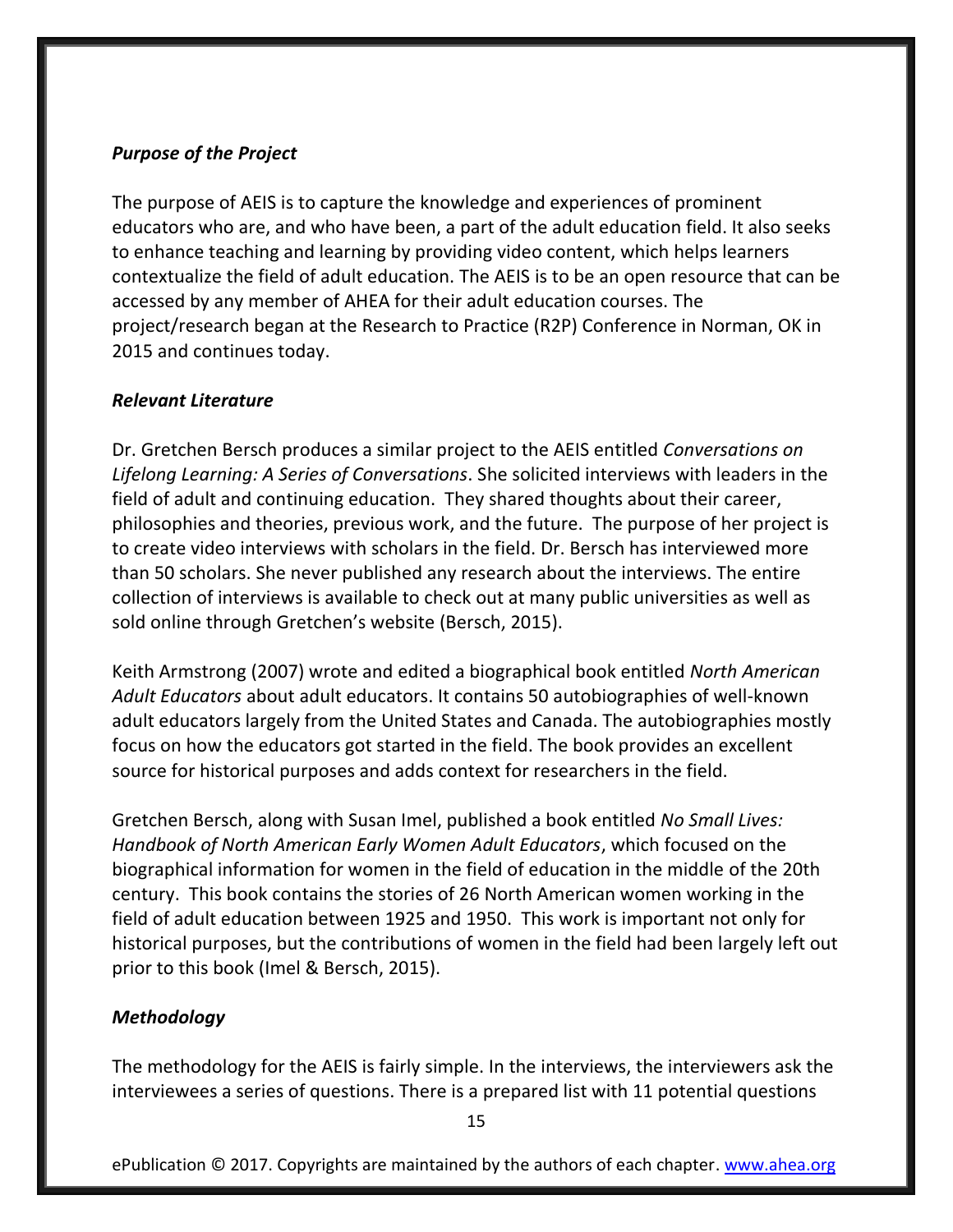that the interviewer reviews with the interviewee before the recording starts. The interviewee selects the questions they would like to be asked and highlights any additional topics they may want to talk about. Before the recording starts, interviewees are asked to sign a release form. The interviewees are allowed to review the video and make any changes before it is posted to the website.

### *Participants*

The sample of participants was determined by a few different factors. Since interviews were conducted at conferences, the sample size was limited to those in attendance. Also, the interviewees were perceived as influential in the field of adult education. Additionally, the sample was affected by the interviewees' schedules and willingness to participate. Included in this study are 22 interviews within the adult education community. They consist of professors, researchers, administrators, and emeriti. They were from various locations throughout the United States and Europe.

#### *Research*

The intent of this study is to contribute to the existing body of knowledge regarding professors in adult education. The focus of this study is to bring to light the knowledge and experience of adult educators, in an effort to provide clarity within the field. This study has two implications within the field of adult education. First, by collecting and archiving the interviews, the history of the field is preserved; it is a free resource for anyone to use within the classroom or to view on their own time. Second, analyzing the interviews to determine common or contradictory themes will provide insight into perspectives of professionals in the field. By understanding the perspectives of the field, we can better ascertain where the field was, is, and where it might be going.

#### *Recommended Books for Adult Educators*

The first dive into the recorded data was to examine what books were most mentioned in the interviews as either making an impact or being recommended. The answers to the questions "What books would you recommend?" and "What contributions have made the most impact in the field of adult education?" were examined for qualitative themes. The findings from this data mining were presented at the 41st annual AHEA conference in 2017.

Answers to "What books would you recommend?" were very straightforward; however, authors and books were also mentioned in the "What contributions have made the most impact in the field of adult education?" question. Please keep in mind that not all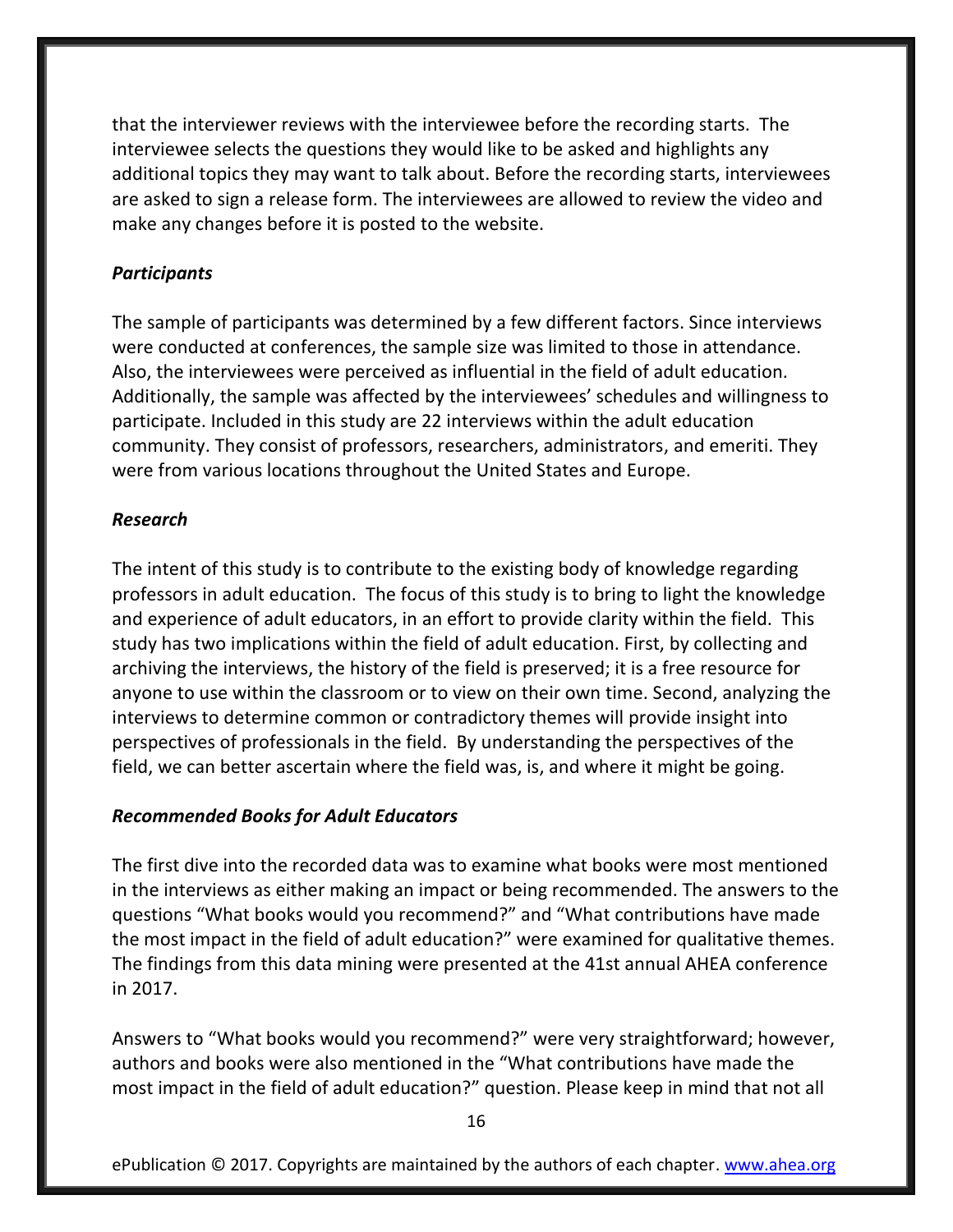interviewees were given both questions but rather, depending on the pre-interview discussion, may have been asked only one of the two questions.

The books are roughly divided into three categories: the classics, the contemporaries, and the personal favorites. Even some of the interviewees suggested these categories. The classics will be defined as books written before the early 1980s that have only one edition but may have been reprinted. The contemporaries will be defined as books after published after the early 1980s that have been updated and have several versions or editions. The personal favorites are those books that may not directly relate to adult education or are little known in the field. In an interesting side note, most of the classics were mentioned by the Hall of Fame generation of adult educators. The contemporaries were referenced by those in early- to mid-career.

Let us start with the classics. The most mentioned book in this category was *The Modern Practice of Adult Education* (1970) written by Malcolm Knowles. I do not think this should come as any surprise and should be a staple on your bookshelf. The next most mentioned book was *The Adult's Learning Project* (1971) by Allen Tough. This book was mention as both a wonderful read as well as an important contribution to the field. Next was *The Meaning of Adult Education* (1926) by Eduard Lindeman, noted by several as the classic that started the American adult education movement.

Also noted as a classic book is *The Inquiring Mind* (1963) by Cy Houle, which was noted as a game changer in the field, making adult education more of a discipline rather than a theory. *Literature of Adult Education* (1992) by Houle was also noted as the first attempt to bring all the writings on adult education together in one publication. Other cited books written by Malcolm Knowles included *Self-Directed Learning* (1975), noted as a quick and practical read, and *The Adult Learner* (1990), specifically Edition 4 because that was the last edition that Malcolm Knowles was noted as the sole author.

In the contemporaries' category, *Learning in Adulthood* (2007) by Merriam, Caffarella, and Baumgartner was far and away the most mentioned text in this category. In fact, two interviewees called it "the bible" of adult education. *Mastering the Teaching of Adults* (1991) by Jerry Apps and *Exploring Spirituality and Culture* (2003) by Elizabeth Tisdell were both mentioned multiple times. After these books, there was no other clear consensus, but there were some authors who were mentioned several times, including Steven Brookfield and Raymond Wlodkowski.

Several of Steven Brookfield's books were mentioned including *The Skillful Teacher* (1990) twice and *The Power of Critical Theory* (2005) and *Engaging Imagination* (2014) each once. The same was true for Raymond Wlodkowski with *Enhancing Adult*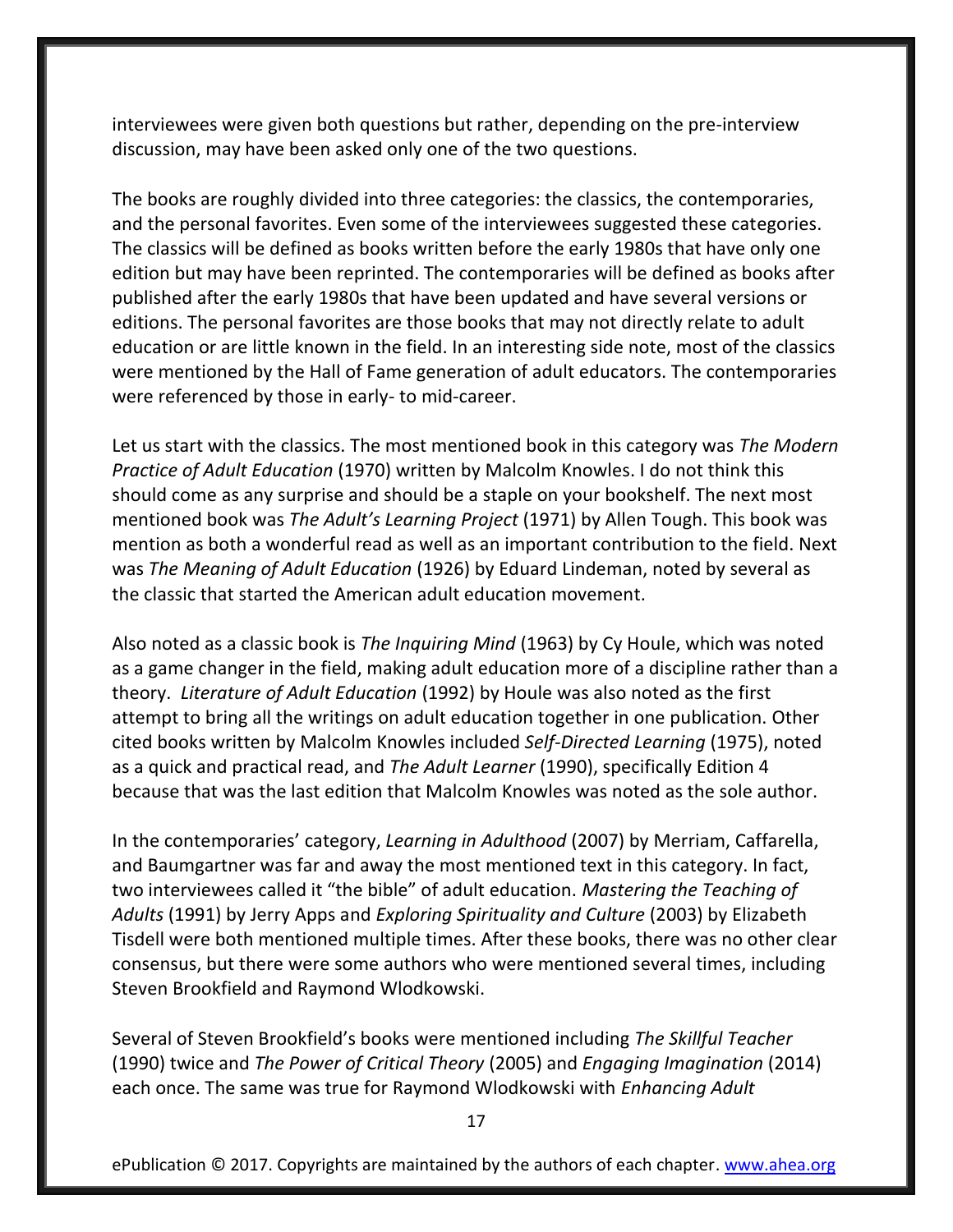*Motivation to Learn* (1985) three times, and *Diversity and Motivation* (1995) being mentioned once.

Other contemporary books that were noted included: *Self-Direction in Adult Learning* (1991) by Hiemstra and Brockett, *Individualizing Instruction* (1990) by Hiemstra and Sisco, *Handbook for Transformative Learning* (2012) by Taylor and Cranton, *Adult Learning Research and Practice* (1983) by Huey Long, *Early Innovators in Adult Education* by Huey Long, *Philosophical Foundations of Adult Education* (1991) by Elias and Merriam, and *Adult Education and Adult Needs* (1956) by Havighurst and Orr.

Finally, we come to the personal recommendations. There were no books that were mentioned multiple times, but the themes that did develop in this category were by discipline. The discipline of the interviewee determined their personal suggestion. The largest discipline mentioned was "social justice."

Specific books mentioned in the personal category included *Education for Social Change* by Myles Horton, *Teaching to Transgress* (1994) by bell hooks, *Pedagogy of the Oppressed* (1968) by Paulo Freire, *Case Studies for the New Professor* (2014) by Thomas D. Cox, *Walden* (1854) by H. D. Thoreau, *Narrative Learning in Adulthood* (2008) by Clark and Rossiter*, How we Learn* (1999) by Knud Illeris, *Leading in Black and White* by Livers and Caver, *Volunteers for Learning* (1965) by John Stone, *Aging Well* (2002) by George Vaillant, *Power Dynamics in Teaching and Learning Practices* (2006) by Johnson-Bailey and Cervero, and *Narrative Learning in Adulthood* (2008) by Carolyn Clark and Marsha Rossiter.

There were also some general mentions of authors, journals, and websites that we believe are important to mention. They include New Directions for Adult and Continuing Education (journal), AHEA Book Series (publishing your conference presentation), articles by Edward W. Taylor on transformative learning, books by Leona English, writings from Phyllis Cunningham on culture and race, writings from Juanita Johnson-Bailey, Jerome Bruner's research in adult education, Peter Lang's series 37 on Dusan Savicevic, and trace.tennessee.edu.

One more category to add for general understanding is contributions to the field. Although specific books were not always mentioned for this question, there were some interesting comments that came from this discussion. Many interviewees mentioned the work of Jack Mezirow and Patricia Cranton on transformative learning. In fact, transformative learning was the most mentioned contribution to the field. Other contributions mentioned included experiential learning, neuroscience and learning,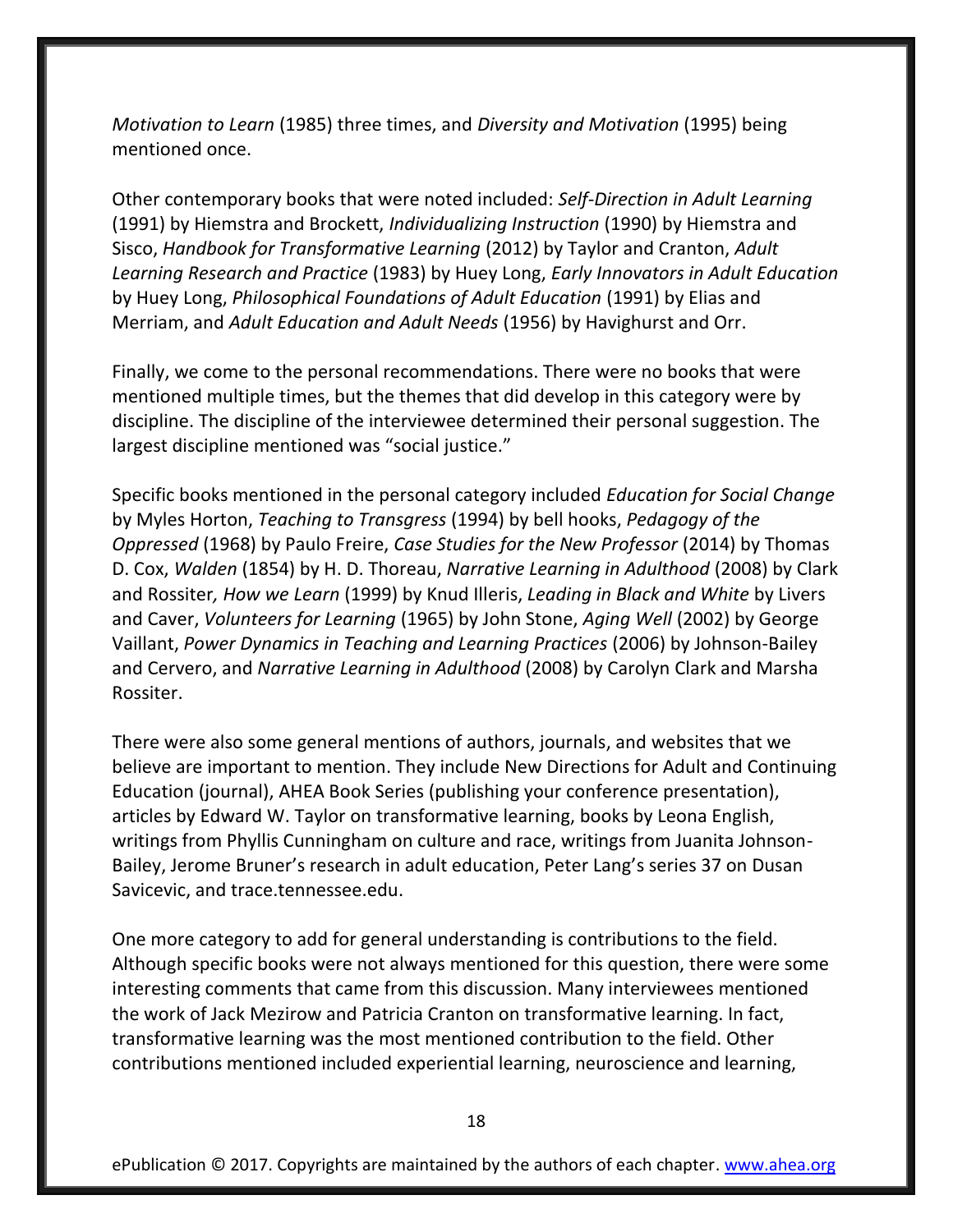residential learning, self-directed learning, andragogy, the Adult Performance Level (APL) study, and Benjamin Franklin and the informed citizen.

As a quick recap, the following are the books that were mentioned multiple times in the interviews, ones that should be on your bookshelf:

- *The Meaning of Adult Education* by Eduard Lindeman
- *Modern Practice in Adult Education* by Malcolm Knowles
- *Self-Directed Learning* by Malcolm Knowles
- *The Adult's Learning Project* by Allen Tough
- *The Inquiring Mind* by Cy Houle
- *Learning in Adulthood* by Merriam, Caffarella, and Baumgartner
- *Exploring Spirituality & Culture in Adult & Higher Education* by Elizabeth Tisdell
- *Enhancing Adult Motivation to Learn* by Raymond Wlodkowski
- *The Skillful Teacher* by Steven Brookfield
- *Mastering the Teaching of Adults* by Jerry Apps

## *A Call to Action*

As adult educators, we understand the important part that experience plays in our journey through lifelong learning. The authors would like you to consider sharing your thoughts, ideas, and experiences with AEIS, or just take the time to record your beliefs and wisdom. We understand that all learning is transformational. Please consider sharing your stories of transformation with the next generation.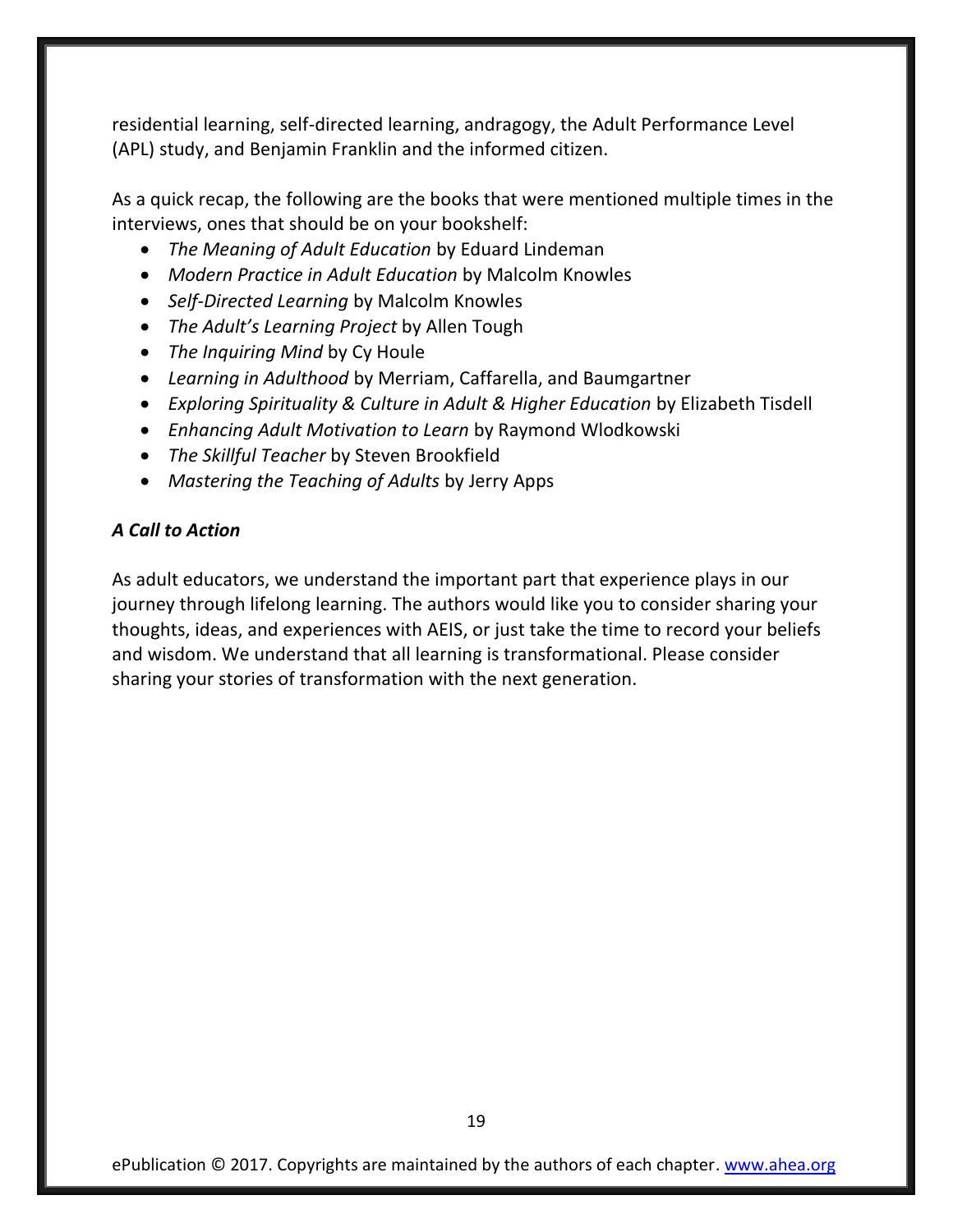#### **References**

- Apps, J. W. (1991). *Mastering the teaching of adults*. Malabar, FL: Krieger Pub. Armstrong, K. (2007). *North American adult educators*. Chicago, IL: Discovery Association Publishing House.
- Axford, R. (1980). *Adult education: The open door to lifelong learning*. Indiana, PA: A. G. Halldin Publishing.
- Bersch, G. (2015). *Conversations on lifelong learning: A series of conversations with leaders in the field of adult & continuing education*. Anchorage, AK: Larry Moore & Associates Publishing.
- Bogner, L. A. & King, B. P. (2017) Adult Education Interview Series. Retrieved from <http://www.adedinterviewseries.com/>
- Brookfield, S. (1990). *The skillful teacher: On technique, trust, and responsiveness in the classroom*. San Francisco, CA: Jossey-Bass.
- Houle, C. O. (1963). *The inquiring mind*. Madison: University of Wisconsin Press.
- Imel, S., & Bersch, G. T. (2015). *No small lives: Handbook of North American early women adult educators, 1925-1950*. Charlotte, NC: Information Age Publishing.
- Knowles, M. S. (1977). *A history of the adult education movement in the United States.*  Malabar, FL: Robert E. Krieger Publishing.
- Knowles, M. S. (1980). *The modern practice in adult education: From pedagogy to andragogy*. New York, NY: Cambridge The Adult Education Company.
- Knowles, M. S. (1975). *Self-directed learning: A guide for leaners and teachers.* New York, NY: Association Press.
- Linderman, E. (1926). *The meaning of adult education*. New York, NY: New Republic.
- Merriam, S. B., & Tisdell, E. J. (2009). *Qualitative research: A guide to design and implementation*. San Francisco, CA: Jossey-Bass.
- Merriam, S. B., Caffarella, R. S., & Baumgartner, L. (2007). *Learning in adulthood: A comprehensive guide* (3rd ed.). San Francisco, CA: Jossey-Bass.
- Saldaña, J. (2009). *The coding manual for qualitative researchers*. Los Angeles, CA: Sage Publications.
- Tisdell, E. J. (2003). *Exploring spirituality and culture in adult and higher education*. San Francisco, CA: Jossey-Bass.
- Tough, A. M. (1979). *The adult's learning project*. (2nd edition) Toronto: Ontario Institute for Studies in Education.
- Wlodkowski, R. J. (2008). *Enhancing adult motivation to learn: A comprehensive guide for teaching all adults*. San Francisco, CA: Jossey-Bass.